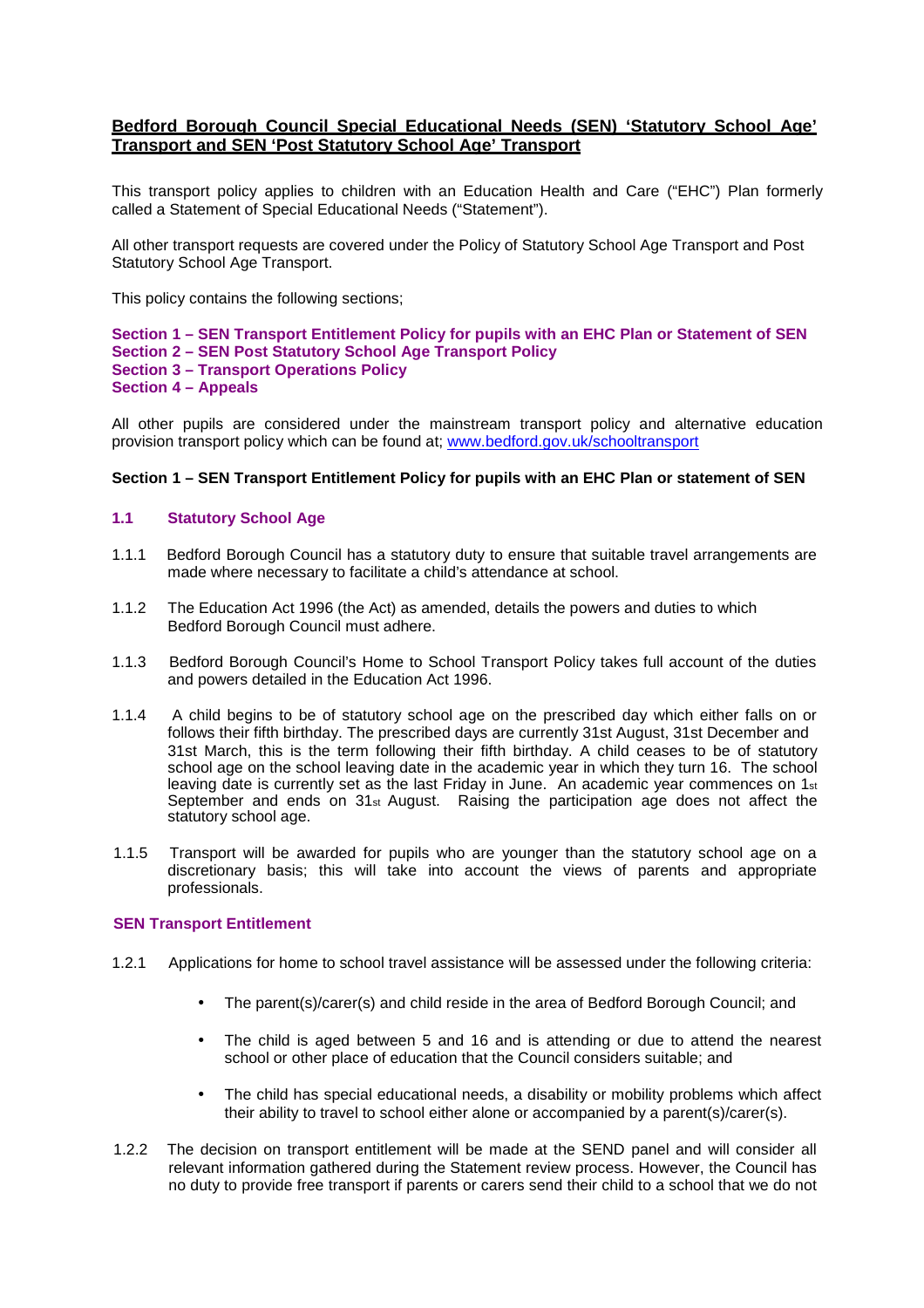consider to be the nearest, suitable school. In this case, parents need to make their own transport arrangements or pay to access services. We would only provide free transport or contribute towards the cost at our discretion.

- 1.2.3 The decision on transport entitlement will be considered at the same time as the Statement review and take effect as soon as is reasonably possible. Where possible this will be in readiness for the school term following the review.
- 1.2.4 If the SEND panel does not approve eligibility for transport based on the evidence considered then the principles in 1.3, 1.4, 1.5 1.6 below would apply when deciding eligibility.
- 1.2.5 Children who have a Statement will be provided with free home to school transport if: 'Part 6: non educational provision' of the Statement of SEN outlines specific transport requirements. This is usually in cases such as;
	- Long term severely restricted independent mobility, due to a physical disability;
	- Long term severely restricted independent mobility due to a medical condition resulting in severe persistent pain and/or extreme fatigue;
	- A sensory impairment resulting in severely restricted mobility;
	- Severe behavioural emotional and/or social difficulties in comparison with other children of their age. This may be linked with cognitive ability or be as a result of a specific development disorder.

## **1.3 Distance Criteria**

- 1.3.1 Transport will be provided with free travel arrangements if pupils exceed the Statutory Walking Distance criteria of;
	- a) more than 2 miles away from their home for children aged under 8.

Pupils aged 8 years of age who are entitled to receive free transport under the distance criteria will continue to receive free transport until the end of the academic year in which they reach the age of eight where they live between 2 and 3 miles from the school.

b) more than 3 miles away from their home for children aged between 8 and 16.

Pupils aged 16 years of age who are entitled to receive free transport under the distance criteria will continue to receive free transport until the end of the academic year in which they reach the age of 16. Students over the age of 16 may be eligible under the post-16 policy

## **1.4 Entitlement on Road Safety Grounds**

- 1.4.1 Children who live under the statutory walking distance may be entitled to free travel arrangements where the nature of the route is such that a child can not be expected to walk, accompanied by an adult as necessary, in reasonable safety.
- 1.4.2 Pupils living less than half a mile from school are not entitled to receive transport on road safety grounds.
- 1.4.3 Bedford Borough Council follows the guidance published by Road Safety GB to assess walking routes to schools.
- 1.4.4 The walking route must have;
	- a) a continuous adequate footway on roads that carry normal to heavy traffic or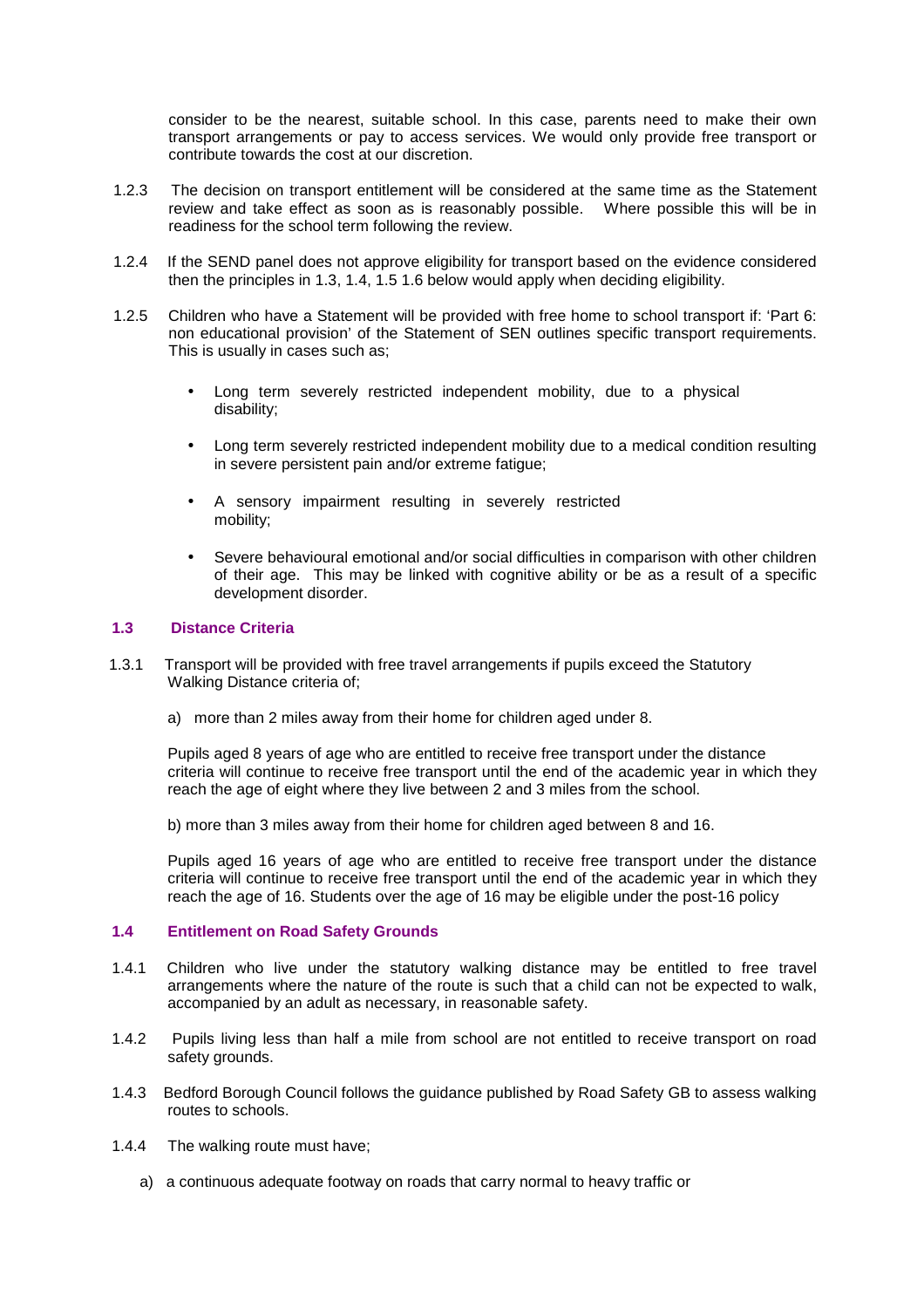- b) step-offs on roads that are lightly trafficked, but have adequate sight lines to provide sufficient advance warning or
- c) on roads with low traffic flow, no step-offs, but sufficiently good sight lines to provide adequate advance warning

#### **and**

- d) if there is a need to cross roads, there must be crossing facilities e.g. zebra or pelican crossings, pedestrian phases at traffic signals (including necessary refuges), school crossing patrols, traffic calming (sufficient to enable safe road crossing), pedestrian refuges, etc. or;
- e) sufficient gaps in the traffic flow and sight lines to allow enough opportunity to cross safely.
- 1.4.5 Walking routes are designated as safe or not safe by an independent  $3<sub>rd</sub>$  party assessment, conducted in accordance with appropriate guidance.
- 1.4.6 Route reviews will be conducted on a 3 year cycle, this review will take into account changes in the road network or additional pathways that mean a safe route to school has been identified. The next review will be undertaken in advance of the republication of transport policy on  $31<sub>st</sub>$  May 2016. Major changes to the public highway will be considered as and when the change occurs.

#### **1.5 Children entitled to free school meals, or whose parents/carers are in receipt of the maximum rate of Working Tax Credit**

- 1.5.1 Children who are entitled to free school meals or whose parents/carers are in receipt of the maximum level of working tax credit will be provided with free travel arrangements if the child is aged between 8 and 16 attending where the school is more than 2 miles by the shortest available walking route.
- 1.5.2 The child must be of the relevant age on 1st September of the academic year for which they wish to apply.

## **1.6 Medical Reasons**

- 1.6.1 Taxi transport will only be provided where there is a medical need or exceptional social circumstances.
- 1.6.2 Evidence will be required in such cases. Recommendations must be received in writing from a GP or Medical Consultant. The information from a GP or Medical Consultant must clearly state inappropriate types of transport and be specific about appropriate distances.
- 1.6.3 The council reserves the right to commission an independent medical opinion.
- **1.7 Children for whom there are particular exceptional social circumstances**
- 1.7.1 Children who have exceptional social circumstances may be entitled to free home to school transport where these circumstances would otherwise prevent them from attending school regularly.
- 1.7.2 Each case will be considered on an individual basis. Examples of exceptional social circumstances include:
	- A child whose family has needed to be temporarily re-housed due to fire or flooding.
	- A child who is Looked After by the Local Authority and transport is necessary to facilitate regular attendance at school.
- 1.7.3 Transport under these circumstances is usually only provided on a temporary basis and is reviewed regularly. Requests should be put in writing to the Transport Officer at Bedford Borough Council, Borough Hall, Cauldwell Street, Bedford, MK42 9AP.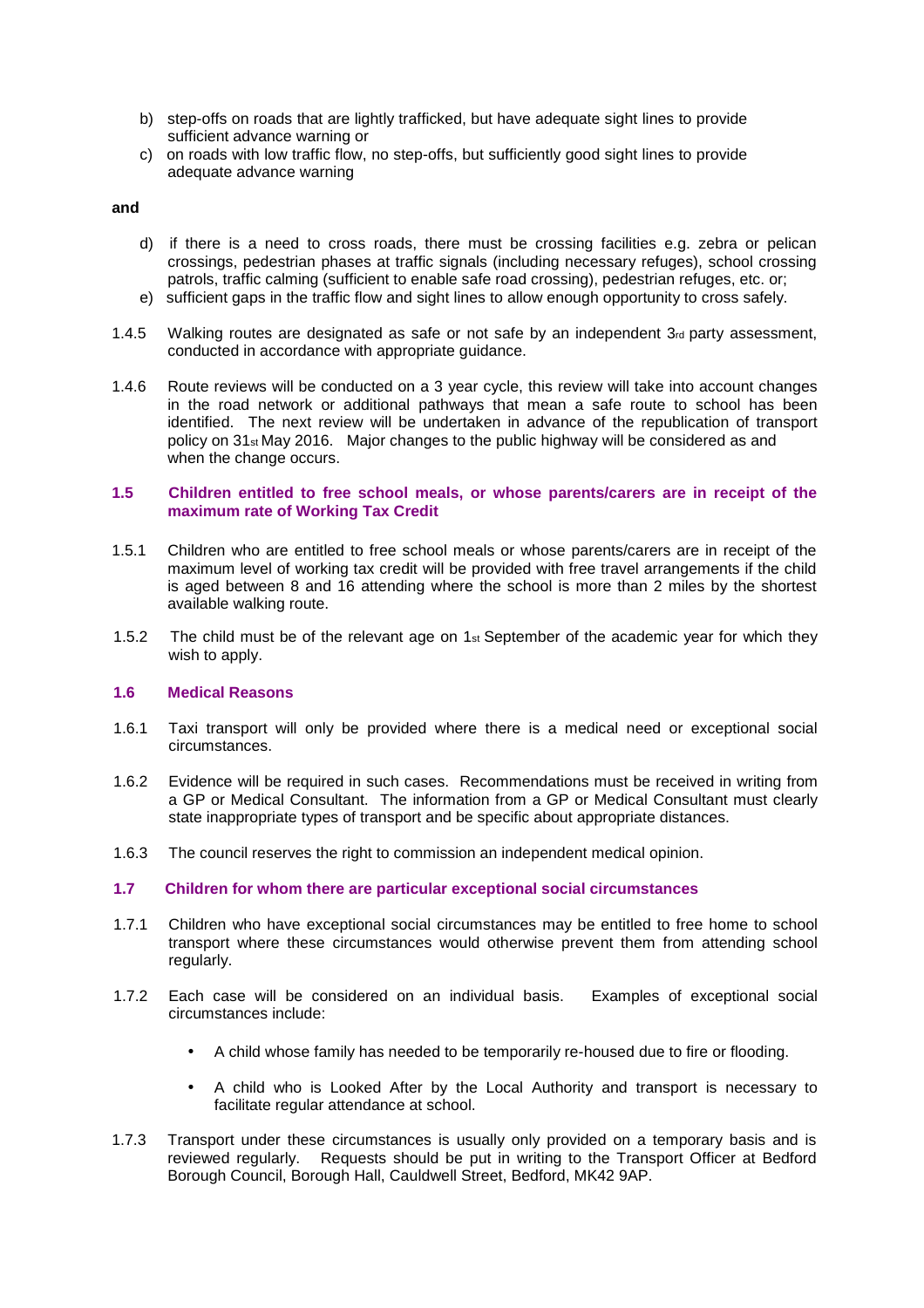## **1.8 Parent(s)/Carer(s) with a Disability or Medical Condition**

- 1.8.1 Where parent(s)/carer(s) are relied upon to accompany their children along a walking route for it to be considered safe, free transport will be considered where the parent(s)/carer(s) disability or medical condition prevents them from doing so.
- 1.8.2 This can be for either a long term condition or a temporary medical problem for one return journey per day and each case is considered on its individual merits. In both cases, recommendations must be received in writing from a GP or Medical Consultant.
- 1.8.3 The council reserves the right to commission an independent medical opinion.

## **1.9 General Policy Principles**

- 1.9.3 The decision on transport entitlement will be considered at the same time as the Statement review and take effect as soon as is reasonably possible. Where possible this will be in readiness for the school term following the review.
- 1.9.4 Parent(s)/Carer(s) are expected to accompany their children to and from school where they consider it necessary. The need for parent(s)/carer(s) to be at work would not usually be considered as a reason why transport should be provided.
- 1.9.5 'Home' is defined as the place where the child is habitually and normally resident. Suitable travel arrangements will only be made using the child's home address, as defined. The Local Authority is not responsible for providing travel arrangements from any other address. The Local Authority is only responsible for providing travel arrangements for children resident in Bedford Borough. The Local Authority will only provide travel arrangements from one address, which meets the definition described with the exception of 1.9.6.
- 1.9.6 Pupils who live in a joint home arrangement, who fulfil the other criteria for free transport, will be provided with transport from the home where they live for the greater part of the week.
- 1.9.7 The measurement used to calculate the distance from home to school is defined as the shortest route along which a child, accompanied by an adult as necessary, may walk with reasonable safety. As such the route measured may include footpaths, bridleways, and other pathways, as well as recognised roads. The measurement is calculated from the nearest point on the 'walking route network' to the boundary of the child's home to the nearest accessible school gate.

## **Section 2 – SEN Post Statutory School Age Transport Policy**

This Section describes the support available to young people with SEN aged between 16 and 24 with regard to travel arrangements to and from schools or colleges that offer education post 16.

For the purposes of this section the definition of Post 16 pupils with SEN is someone who had a statement of special education needs in Year 11 of school. Pupils who did not have a statement in Year 11 will only be considered if the condition has been diagnosed since Year 11.

All other pupils are considered under the mainstream policy which can be found at; www.bedford.gov.uk/schooltransport

## **2.1 Young people with SEN who are entitled to receive assistance with travel arrangements to and from school or college**

- 2.1.1 Students are only eligible for subsidised transport if they are between 16 and 24 years of age on the 1st September of the academic year for which they wish to apply. Students who are 24 years of age at the start of the academic year, will be provided with transport until the end of the academic year in which they turn 25.
- 2.1.2 Students are only eligible for subsidised transport under this policy where there is a continuing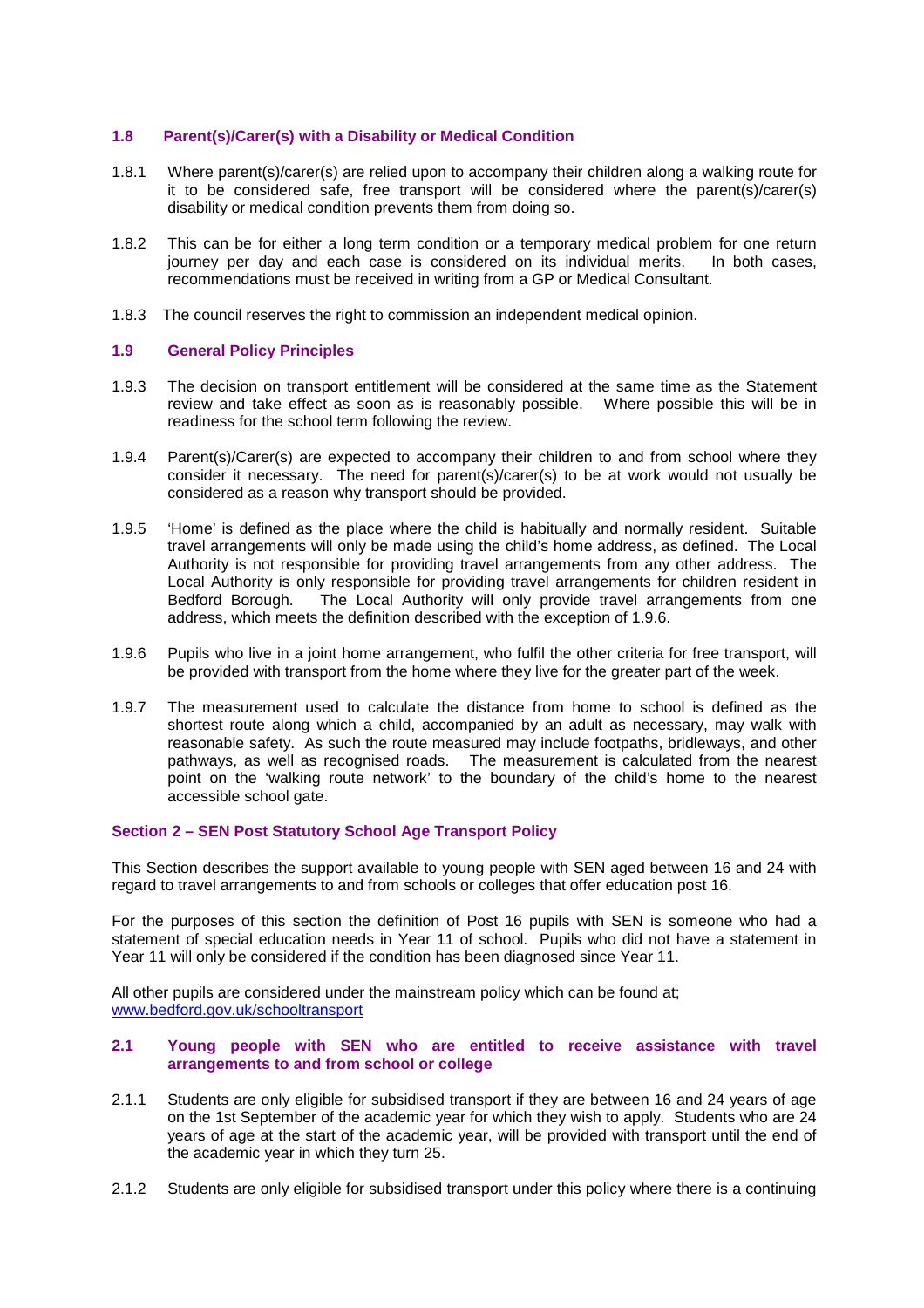Statement or EHC Plan at post statutory school age. Where the statement or plan has ceased at the end of year 11, students will be assessed under the Post statutory school age transport policy.

- 2.1.3 Subsidised transport will be provided on request to SEN students provided they meet all of the following criteria:
	- a) They live in Bedford Borough throughout the duration of the course.
	- b) They are enrolled and attend a full-time course up to and including level 3 (This means courses up to and including A Level).
	- c) They are considered eligible by the SEND panel
- 2.1.4 Please note that where possible transport will be offered within Bedford Borough and transport will always be offered to the nearest suitable provision.

## **2.2 Charges**

- 2.2.1 The travel arrangements for 16 to 24 year olds are not free of charge in any cases.
- 2.2.2 The cost of Bedford Borough Council's subsidised travel scheme is available at www.bedford.gov.uk/schooltransport or by contacting Customer Services on (01234) 718004.
- 2.2.3 Students are entitled to a 50% discount of the costs of subsidised transport if their parent(s)/carer(s) are in receipt of Income Support, Income Based Jobseekers Allowance, Support from the National Asylum Support Service, Guaranteed Element of State Pension Credit or Child Tax Credit (provided that you are not entitled to Working Tax Credit and annual income does not exceed £16,190), or the maximum rate of Working Tax Credit.
- 2.2.4 The subsidised fee is offered at a fixed rate and no further reductions are available for part time travel or where transport is provided after the start of term.

## **2.3 When to apply for assistance with travel arrangements**

- 2.3.1 Bedford Borough Council will publish the post statutory school age transport policy by  $31_{st}$ May each year. Therefore, students will be able apply for transport after this date.
- 2.3.2 Application forms will be available from Bedford Borough Council. It is the responsibility of the parent(s)/carer(s) and student to obtain an application form and apply for transport within the published deadline.
- 2.3.3 Deadlines for applying for post 16 transport are published each year. Application forms received after the published deadlines are not guaranteed to be processed for the start of the term but will be processed as soon as possible.
- 2.3.4 The Council does not offer reimbursements for travel costs where the application has not been submitted in accordance with these timescales.
- 2.3.5 The Council reserves the right to change the post 16 travel arrangements policy, subject to relevant consultation on 31st May each year. There should be no expectation that travel arrangements will continue, other than those arrangements which must be provided because there is a statutory duty to do so.

## **2.4 General Post 16 SEN policy principles**

- 2.4.1 The council support independent travel for SEN students. Independent travel training may be available on request.
- 2.4.2 Bedford Borough Council do not guarantee that this scheme is the cheapest method of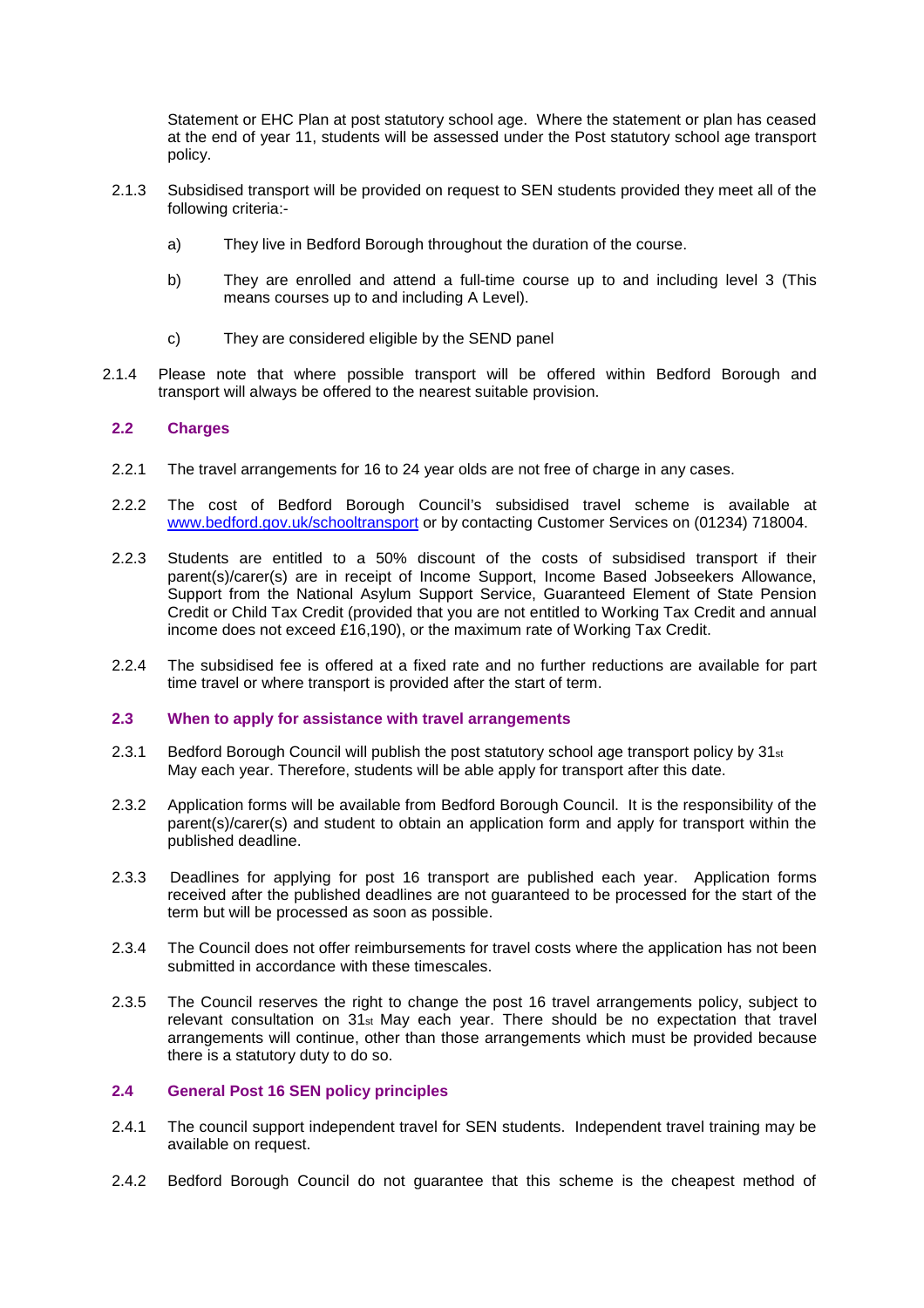transport and you are advised to make your own investigations prior to applying for transport.

- 2.4.3 The Local Authority will consider what is the most suitable and cost effective means in providing subsidised travel arrangements based on the evidence available. Parental mileage and individual transport may be considered.
- 2.4.4 The travel arrangements will apply to one return journey per day.
- 2.4.5 Transport will only be provided to the main establishment where the student is studying. Transport will not be provided for induction days, work experience, commercial experience, placements, extra curricular activities or travel to alternative sites during the day. In such cases the parent(s)/carer(s)/student will be responsible for making alternative arrangements.

## **Section 3 – Transport Operations Policy**

#### **3.1 Privilege Scheme**

3.1.1 Where children do not qualify for free travel arrangements, Bedford Borough Council operates a privilege scheme which is provided on a discretionary basis. This scheme is only available on routes which the Council has specifically contracted to provide free travel arrangements for eligible children. The scheme is not available on routes registered as a public bus service. Charges apply for the privilege pass. More information about the scheme and the rates which are charged is available at www.bedford.gov.uk/schooltransport or by contacting (01234) 276116.

## **3.2 Sustainable School Travel Strategy**

3.2.1 The Local Authority has a sustainable school travel strategy which is available at www.bedford.gov.uk/schooltransport

#### **3.3 Passenger Assistants**

3.3.1 The Local Authority will consider providing a passenger assistant based on a risk assessment. This will have regard for a number of factors, which may include the child or young person's age, any additional needs they may have, the length of the journey or the size of the vehicle.

#### **3.4 Provision of Transport**

- 3.4.1 The council will endeavour to transport children and young people in the shortest possible time and will investigate all possible alternatives taking into account the needs of the individual.
- 3.4.2 The council believes that where possible, children and young people should not be expected to travel more than 75 minutes in each direction to school.
- 3.4.3 Where pupils are eligible for transport this means two journeys per day one at the commencement of the school day and one at the end.
- 3.4.4 Usually this will be from 'home' but one or both journeys may be to and/or from a respite placement if appropriate.

#### **3.5 Personal Budgets**

3.5.1 Transport costs may be provided as part of a Personal Budget where one is agreed and included in the EHC plan as part of the special educational provision.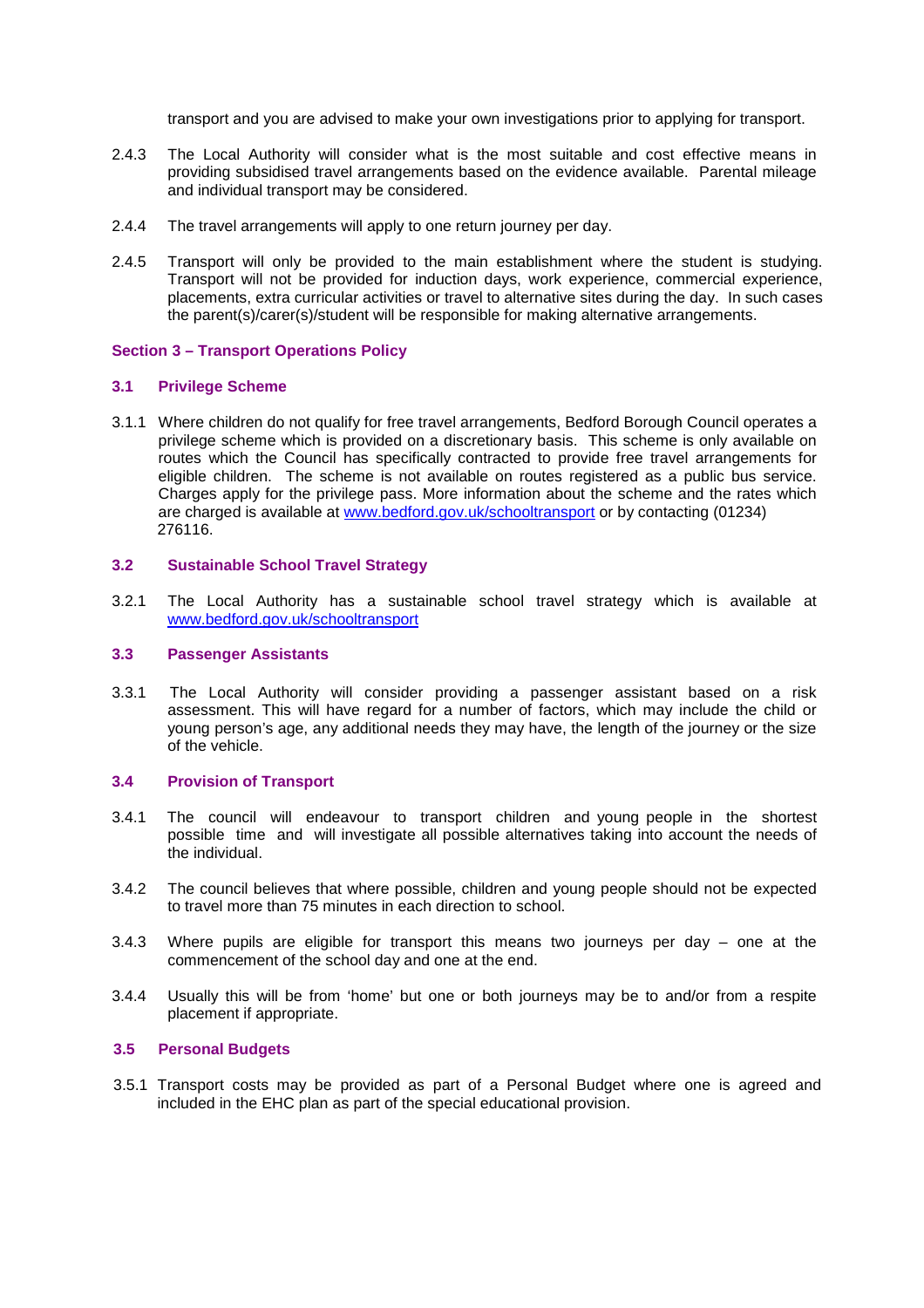## **Section 4 – Appeal and Complaints Procedure**

## **4.1 If you feel aggrieved by a decision taken**

- 4.1.1 All parent(s)/carer(s) have the right to appeal if they are refused free or subsidised transport to school or college. Bedford Borough Council offer a two stage appeal process as detailed below.
- 4.1.2 Parent(s)/carer(s) may also wish to consider the Council's formal complaints procedure, which is available at www.bedford.gov.uk/beheard or by contacting the Customer Relations Team on (01234) 228597 for further advice. Please note where an appeals process exists this should always be exhausted before making a complaint. Once these procedures are concluded then it may be possible to use the complaints procedure to investigate the issues, however in most cases this is unlikely to reverse any decisions made as part of these separate processes.

## **4.2 The Appeal Process**

- 4.2.1 Parent(s)/Carer(s) have 20 working days from receipt of the local authority's home to school transport decision to make a written request asking for a review of the decision.
- 4.2.2 The Appeal form is available on line at www.bedford.gov.uk/schooltransport or by calling Member Services on (01234) 228523. Appeals can also be submitted on-line at www.bedford.gov.uk/schooltransport .
- 4.2.3 The Appellant needs to fully complete the appeal form. If the Appellant would like to submit any supporting evidence they must collect this themselves. The Clerk to the Appeal Panel will not contact anyone on the Appellant's behalf and will not accept evidence direct from any third party. The Appellant needs to collect the evidence and then send it to the Office of the Clerk to the Appeal Panel as soon as possible. For example the Appellant might want to submit letters from a doctor if the appeal is on medical grounds.
- 4.2.4 If the Appellant is submitting an appeal based on financial hardship, they are advised to complete the income and expenditure form and provide evidence of income. The income and expenditure form is available at www.bedford.gov.uk/schooltransport or by contacting Member Services on (01234) 228523.
- 4.2.5 We will acknowledge an appeal within one week of receiving it. Appellants can call (01234) 228523 if they have not received an acknowledgement within 2 weeks of posting their appeal.
- 4.2.6 Within 20 working days of receipt of the appeal a senior officer (Head of School Support Services) will review the original decision made and send the appellant a detailed written notification of the outcome of their review and information about how the parent can escalate their case to stage two (if appropriate).
- 4.2.7 The Appellant has 20 working days from receipt of the local authority's stage one written decision notification to make a written request to escalate the matter to stage two, which is a review by an independent appeal panel.
- 4.2.8 If the Appellant would like a friend, adviser, interpreter or signer to come to the appeal with them for support, they are welcome to attend. If the Appellant does not speak or understand English they can ask a friend or relative to help explain their case at the hearing, or we can be asked to arrange for an interpreter to attend the appeal. If the Appellant needs us to book an interpreter, please tell us this on the appeal form. If the Appellant has any access requirements or disabilities we should be aware of please tell us in the access or language requirements box of the appeal form.
- 4.2.9 The Appellant should normally submit evidence with their original appeal form, however if they have additional evidence, it must be submitted by a deadline which will be included in the letter advising the Appellant of the date of their appeal hearing. If evidence is received after the specified deadline, then the Appeals Panel will need to decide whether this information can be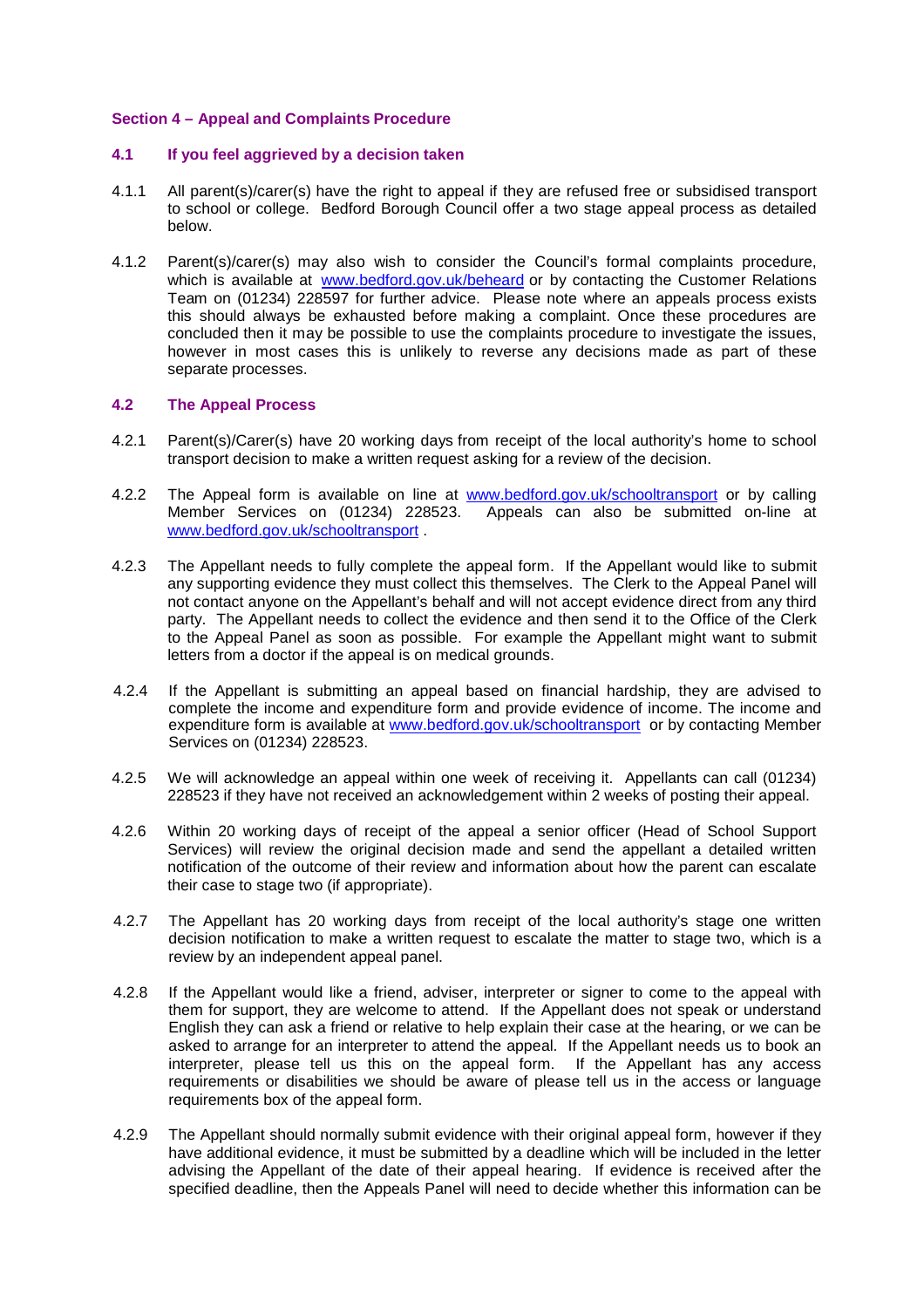considered, taking into account its significance and the effect of a possible need to adjourn the hearing. Evidence cannot be submitted after the appeal hearing. Seven working days before the appeal the Clerk will collect all of the evidence received from the Appellant and from the Transport Officer. This will be copied and copies of all the evidence will be sent to the Appellant, the Transport Officer and the Panel members.

- 4.2.10 Stage two Appeals will be heard at Borough Hall, Bedford. The Clerk will write to the Appellant at least ten school days before their appeal to advise of the time, date and location of the hearing. The Appellant should attend the appeal hearing if they can as it is the only chance to explain their case to the Panel. If for an exceptional reason the Appellant cannot attend the appeal on the date given, they should call the Office of the Clerk to the Appeal Panel on (01234) 228523. If the appeal cannot be re-arranged and the Appellant does not attend, the Panel will hear the appeal in their absence using the information submitted. Alternatively, the Appellant may ask a friend or relative to attend the hearing on their behalf.
- 4.2.11 Stage two appeals will be decided by a Transport Appeals Panel of three Councillors. All will be impartial and have no member interests/roles in Transport, Education or Social Services. Appellants will be advised of the names of the Councillors who will decide their appeal.

If the Appellant thinks they know one of the Panel Members hearing their case, please call the Office of the Clerk on (01234) 228523 immediately.

- 4.2.12 The Transport Appeal Panel will follow a set procedure, which is summarised in paragraph 4.2.14 below. A copy of the full procedure will be provided to appellants before the meeting. The Panel will listen to both cases and are likely to ask questions. The Clerk is independent of the School Transport Entitlement Team but is appointed by the Borough Council. The Clerk is responsible for making sure that the correct procedures are followed and that the appeal hearing is fair but does not take part in the decision making process. The Transport Officer will explain their decision and answer any questions the Appellant or the Panel have, following which the Appellant will be invited to state their case and may be asked questions by the Panel. The Appellant may be accompanied by a friend or relative to support them or they can ask someone to go to the appeal on their behalf. If the Appellant does not attend or send someone to the appeal the Panel will make their decision based on the written evidence the Appellant has sent in and information given (in writing and at the hearing) by the presenting officer. Legal representation is rarely needed; if the Appellant would like to bring a legal representative please let the Office of the Clerk know immediately. Please do not bring any children to the appeal.
- 4.2.13 Sometimes people observe appeals as part of their training as clerks, Panel Members or presenting officers; if the Appellant does not want them to observe the appeal hearing they should tell the Clerk on the day. Appeals are normally heard in private.
- 4.2.14 The panel will consider all appeals on their individual merits. The procedure will normally be as follows:

a). The Transport Officer will be invited to explain their case (that is, why free or subsidised transport has been refused).

- b). The Appellant and the Panel can ask questions about the Transport Officer's case.
- c). The Appellant will be invited to explain their case.
- d). The Transport Officer and Panel will ask the Appellant questions about their case.

e). The Transport Officer will sum up their case (they cannot mention any new evidence or points).

f). The Appellant will sum up their case (they cannot mention any new evidence or points).

The Panel will try to keep the appeal hearing as informal as possible but needs to ensure that